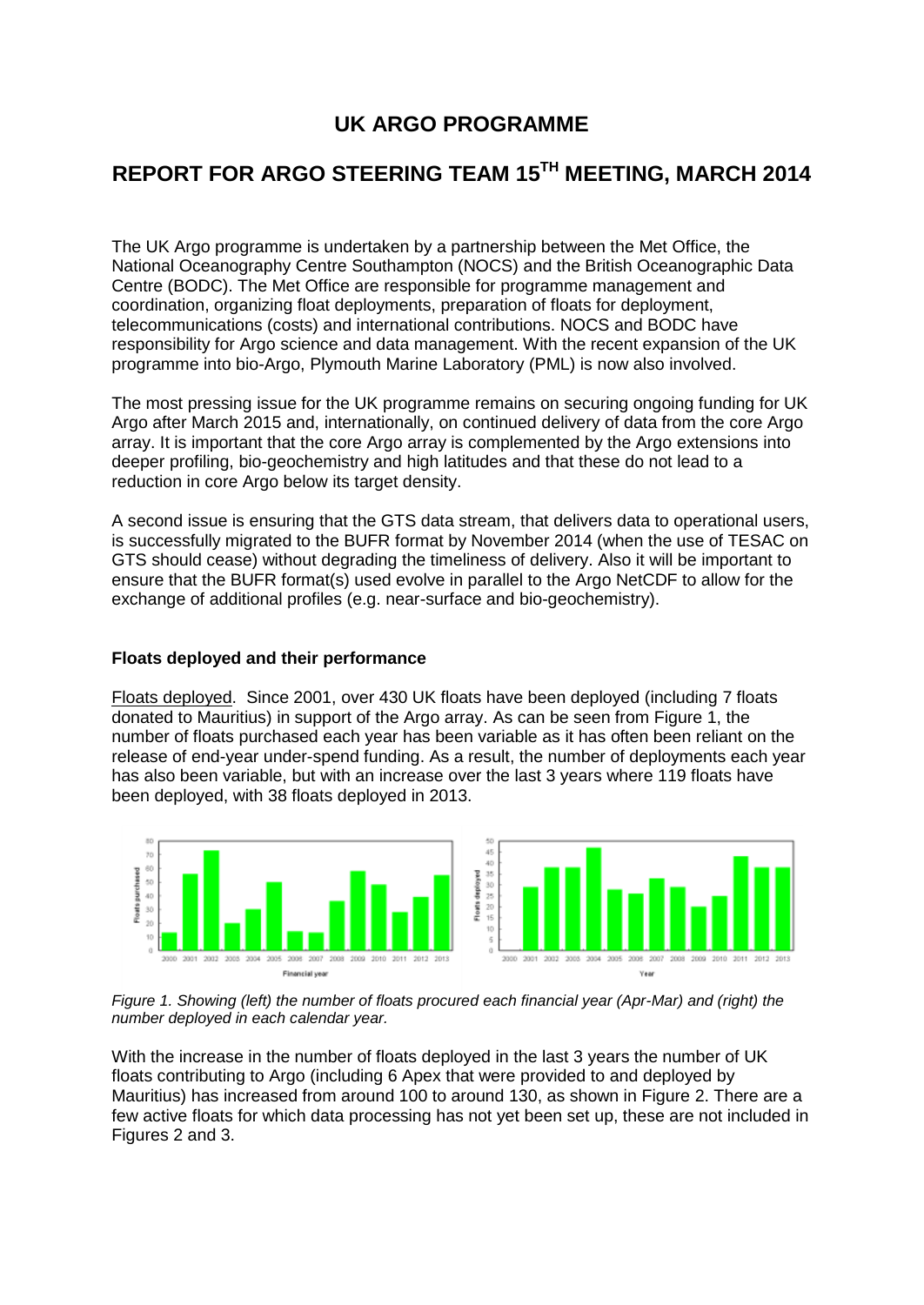

*Figure 2. Number of UK (including Mauritius) floats reporting data to Argo by month.*



*Figure 3. Showing the locations of operating UK floats (in red) and the six Mauritius floats (black) at mid-February 2014.* 

Float lifetime. The majority of UK floats deployed have been Webb Apex floats, which have seen a steady improvement in reliability (survival) since 2004 in terms of cycles completed, as shown in Figure 4. (Here the number of cycles has been normalised to 2,000m for floats that make shallower profiles, or only make intermittent deep profiles to 2,000m, where invalid profiles due to pressure transducer failure on pre-2004 floats have been discounted and deployment failures omitted.)

For floats deployed 2004-2006 only 66% of floats reached the target 4 year lifetime (140 profiles), whereas for 2007-2009 floats 69% reached this mark, with 8 floats still going strong after 200 profiles. For floats deployed in 2010-2012, 93% have reached the 1 year mark.



*Figure 4. Number of (normalised) cycles made by UK Apex floats deployed in 2001-2003, 2004-2006, 2007-2009 and 2010-2012.*

The lifetime of floats can be extended beyond the nominal 4 years by fitting lithium batteries. In 2007 we deployed our first Apex floats with lithium batteries and have since installed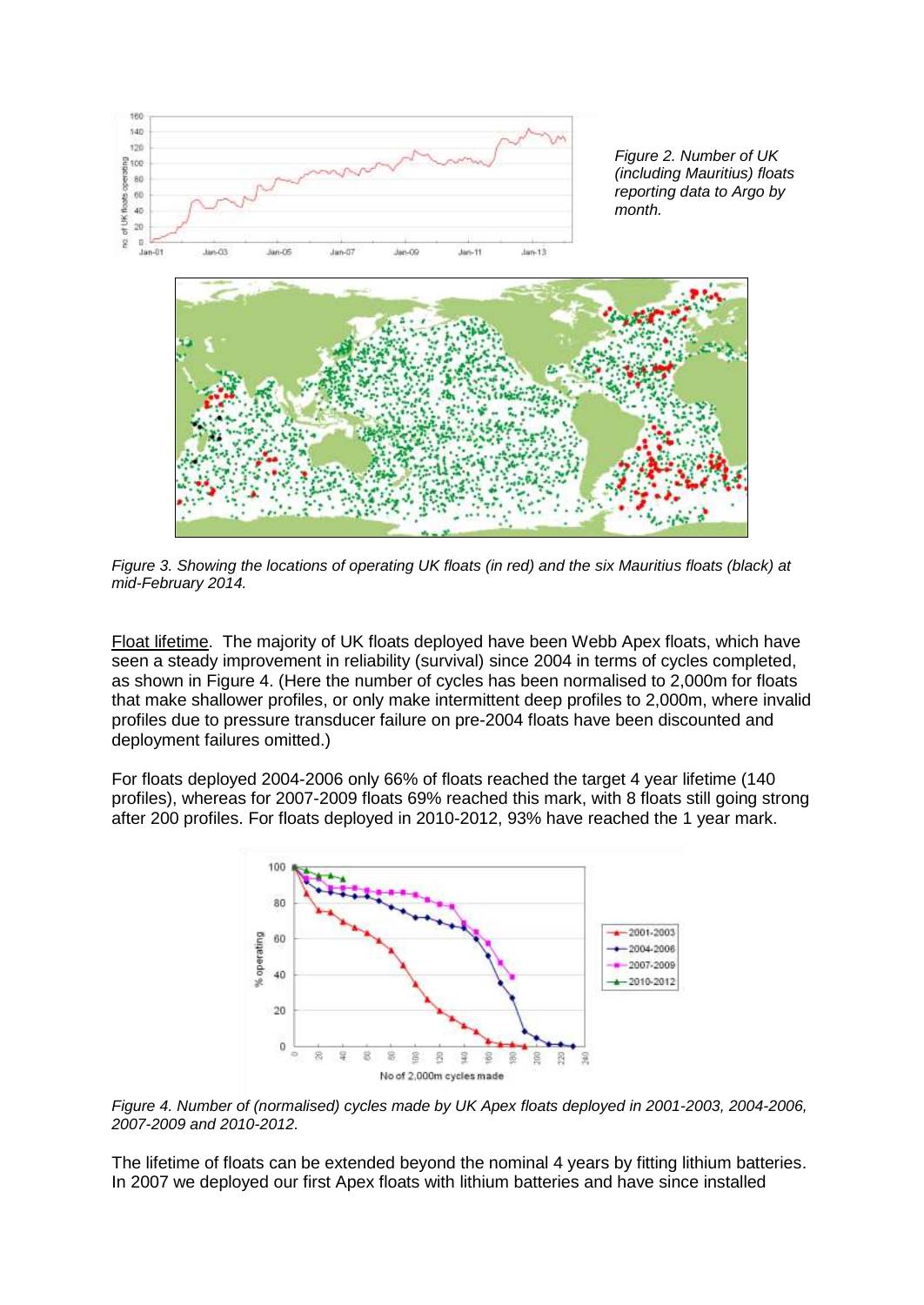lithiums in over 100 Apex floats. Figure 5 shows lifetime figures from AIC for our floats deployed since 2007. This shows that with alkaline batteries the longest living floats expire after 110 – 200 cycles, while with lithiums a significant number of floats are operating beyond 180 cycles.



*Figure 5. Number of cycles made by UK Apex floats deployed since 2007 with (left) alkaline and (right) lithium batteries. Note the horizontal scales are different.*

Float enhancements. Following some early float losses in 2007 to ice damage, since 2008 all Southern Ocean floats considered at risk of ice have been specified with ice-avoidance capability. In 2008 our first 2 Apex Argos floats with near surface temperature measurement capability (un-pumped measurements) were deployed. All our Apex Argos floats (other than those with ice-avoidance) are now ordered with near surface temperature capability.

In 2012 we deployed 13 Webb Apex floats with Iridium communications in the Nordic Seas, 4 of these also carried sensors for dissolved oxygen and chlorophyll fluorescence. In 2013 we deployed (in addition to 27 standard Webb Apex Argos floats) 2 Webb Apex (Iridium) floats, 4 SeaBird Navis floats, 1 MetOcean Nova float (provided free-of-charge by MetOcean), 2 NKE E-AIMS BGC floats and 2 SeaBird Navis (E-AIMS equivalent) BGCi floats. The Navis, Nova and NKE floats all have Iridium communications. During the year the 13 Webb Apex Iridium floats in the Nordic Seas were all switched, using the 2-way communications, to report full (2m) resolution CTD profiles to 2,000m depth.

## **Deployment plans for 2014**

At mid Feb 2014 we have around 45 Apex floats available for deployment, with a further 50 floats expected to be delivered by end March. This should include 2 deep Apex (6,000m depth capability) equipped with SBE61 and oxygen sensors and 2 deep ARVOR (expected depth capability 3,500 – 4,000m) equipped with ruggedized SBE41 and oxygen sensors.

At present, outline deployments in 2014 include: 8 floats Southern Ocean/Drake Passage (March/April) 6 floats Western Indian Ocean south of Madagascar (May/June) 4-8 floats Rockall Trough/Iceland basin (Ragnarroc cruise, June/July) 4-6 floats SE Atlantic (SA Agulhas, Sept) 4-10 floats S Atlantic (AMT cruise, autumn) 2-4 floats for Mauritius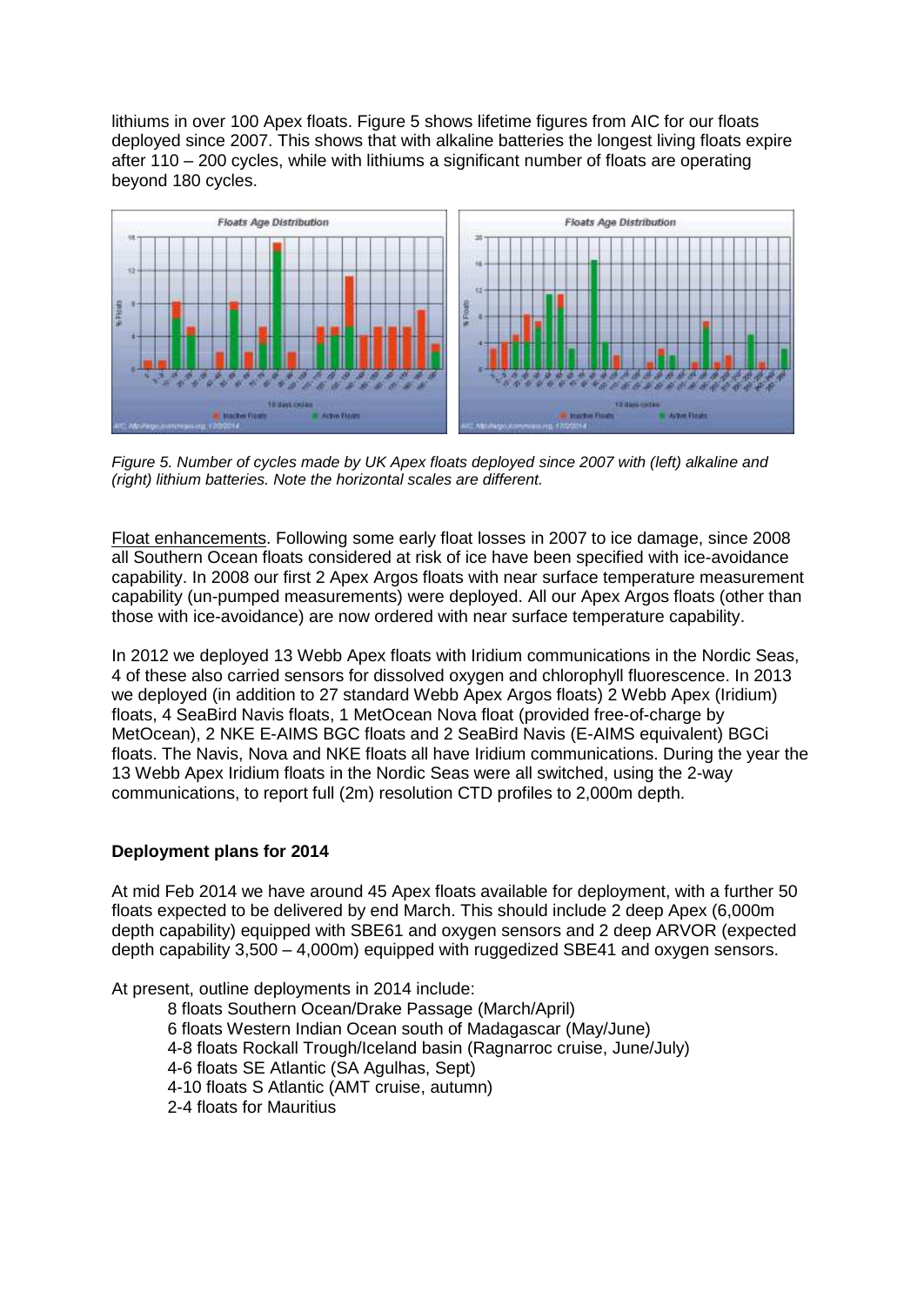Other deployments will be arranged as opportunities arise. The aim is to deploy around 40 floats during the year, including floats provided to Mauritius. We expect to deploy the deep floats in the North Atlantic later in 2014, on a suitable research cruise with full-depth CTDO.

In addition PML have successfully bid for NERC funding for bio-geochemical floats, and have 11 NKE E-AIMS BGC floats presently on order that. It is expected that these will be deployed from the AMT cruise in the autumn, classed as Argo-equivalents and handled through UK Argo (telecoms and data management).

## **Data management**

The UK Argo Data Centre, established at BODC, processes all our float data (including the floats donated to Mauritius) and also Irish and Portuguese floats. In December 2013 Clare Davis moved on to a post-doc and she has been replaced with 2 members of staff (Charlotte Williams and Katherine Gowers) to provide more resilience when staff change.

### Real-time

An automatic system processes the data in real-time and generates the profile data in WMO TESAC and BUFR and Argo netCDF formats. Data from all UK floats are received at BODC by automatic download from the CLS database every 12 hours. The TESAC/BUFR messages are relayed to GTS via the Met Office (EGRR). Almost 100% of GTS messages are available within 24h. Occasional disruptions happen due to email server failures and server problems. Data in netCDF format are also sent (by FTP) to the two GDACs. The realtime processing system operates every 12 hours and delivers data twice daily. The data are also available from the UK Argo Data Centre web-site via an interactive map interface. In addition the technical files are updated once a week.

#### Delayed-mode

Delayed-mode processing is carried out by BODC using the OW software and the most recent CTD climatology and Argo climatology reference datasets. These are updated when new versions are made available. As of mid February 2014 the percentage of eligible (greater than one year old) profiles on the GDACs in delayed mode is ~80%.

## **Southern Ocean**

BODC works with three other organizations to operate the Southern Ocean Argo Regional Centre (SOARC) covering the entire Southern Ocean. Responsibilities are: BODC - Atlantic Ocean Sector, CSIRO - 'Australian' sector, JAMSTEC - Pacific Ocean Sector and the University of Washington - Indian Ocean Sector. BODC hosts the main SOARC data and information web pages [\(http://www.bodc.ac.uk/projects/international/argo/southern\\_ocean/\)](http://www.bodc.ac.uk/projects/international/argo/southern_ocean/).

### On-going development activity

In addition to maintaining progress of previous years on-going development at BODC is focusing on the following:

- Improving the quality of trajectory data distributed by BODC. This is based on the actions decided by the ADMT and output from the ANDRO Atlas.
- Implementation of real-time quality control procedures for un-pumped near surface temperature data from Apex.
- A switch to Argo V3 formats including the real time processing and distribution of data from floats with bio-geochemical sensors and near surface temperature data firmware. The deadline for this to be delivered for an EU project is June 2014. This work will help evaluate the proposal for splitting core Argo and non-core Argo data into different data files.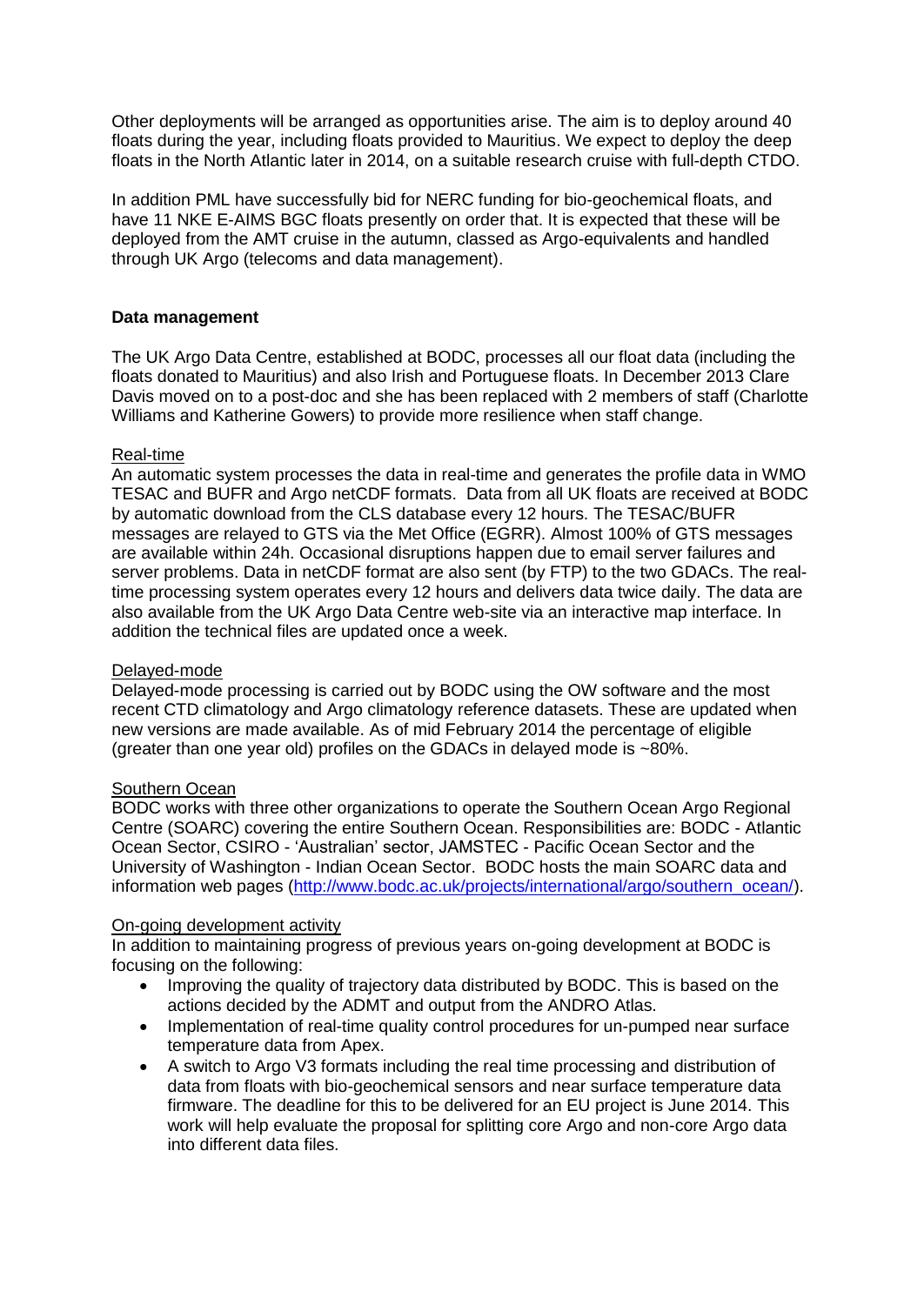Investigation into how persistent identifiers can be assigned to Argo data. This has resulted in an initial proposal that was accepted by the ADMT in 2013 and on-going development to improve this approach with NODC.

## **Scientific and operational use of Argo data**

At the Met Office Argo data are assimilated into FOAM-NEMO (Forecasting Ocean Assimilation Model - Nucleus for European Modelling of the Ocean), see [http://www.metoffice.gov.uk/research/weather/ocean-forecasting,](http://www.metoffice.gov.uk/research/weather/ocean-forecasting) which is the Met Office deep ocean forecasting system. It comprises a global ¼ degree model (ORCA025) and nested  $\frac{1}{12}$  degree North Atlantic, Mediterranean and Indian Ocean limited area models. The system is run operationally at around 0500 UTC every day. The latest description of FOAM is given by: *Blockley, E. W., Martin, M. J., McLaren, A. J., Ryan, A. G., Waters, J., Lea, D. J., Mirouze, I., Peterson, K. A., Sellar, A., and Storkey, D.: Recent development of the Met Office operational ocean forecasting system: an overview and assessment of the new Global FOAM forecasts, Geosci. Model Dev. Discuss., 6, 6219-6278, doi:10.5194/gmdd-6-6219- 2013, 2013*. Also, a paper describing the impact of Argo, and other data types, in FOAM has been accepted and is awaiting publication: *Lea, D.J., M.J. Martin, and P.R. Oke. Demonstrating complementarity of observations in an operational ocean forecasting system. Accepted for publication in Q. J. R. Meteorol. Soc*.

Argo data are also used in the GloSea (Global Seasonal) coupled model run by the Met Office to make seasonal forecasts for several months ahead. Seasonal forecasting is still an area in which the science is being developed. On longer timescales the Hadley Centre DePreSys (Decadal Prediction System) is being developed for climate predictions on decadal timescales, where the impact of Argo data on decadal climate forecasts has been demonstrated through idealised experiments. See

[http://www.metoffice.gov.uk/research/climate/seasonal-to-decadal.](http://www.metoffice.gov.uk/research/climate/seasonal-to-decadal)

As part of the FP7 E-AIMS project work is ongoing to assess the impact of Argo data on the predictions from weather, seasonal and decadal forecasting models. This will be done by performing Observing System Experiments (OSEs) and Observing System Simulation Experiments (OSSEs) by withholding Argo data from the models. It is expected that the near-surface ocean is most important for short-timescales, for medium-range to monthly prediction it is likely that the upper few hundred metres of the ocean will be more important than the deeper ocean and the longer the prediction horizon becomes (from seasonal to decadal) the more important the deeper ocean becomes. Also under the E-AIMS project work will be carried out to assess the impact of Argo observations on the validation of satellite SST observations and joint in-situ/satellite SST analyses (e.g. the Met Office OSTIA product and the GHRSST Multi-Product Ensemble (GMPE)).

The Hadley Centre also maintains the [HadGOA](http://www.hadobs.org/) (sub-surface global analysis) dataset of historical temperature and salinity. The dataset includes available Argo data and will include near real-time updates using Argo data. The dataset is used for global ocean heat content analyses. For further information see

[http://www.metoffice.gov.uk/research/climate/climate-monitoring/oceans-and-sea-ice.](http://www.metoffice.gov.uk/research/climate/climate-monitoring/oceans-and-sea-ice)

During the year the "EN" database was updated to EN4. This is a database of ocean temperature and salinity profiles obtained across the global oceans over the period 1900 to the present to which a series of quality control checks have been applied. Associated with this are monthly objective analyses with uncertainty estimates. See *Good, S. A., M. J. Martin and N. A. Rayner, 2013. EN4: quality controlled ocean temperature and salinity profiles and monthly objective analyses with uncertainty estimates, Journal of Geophysical Research:*